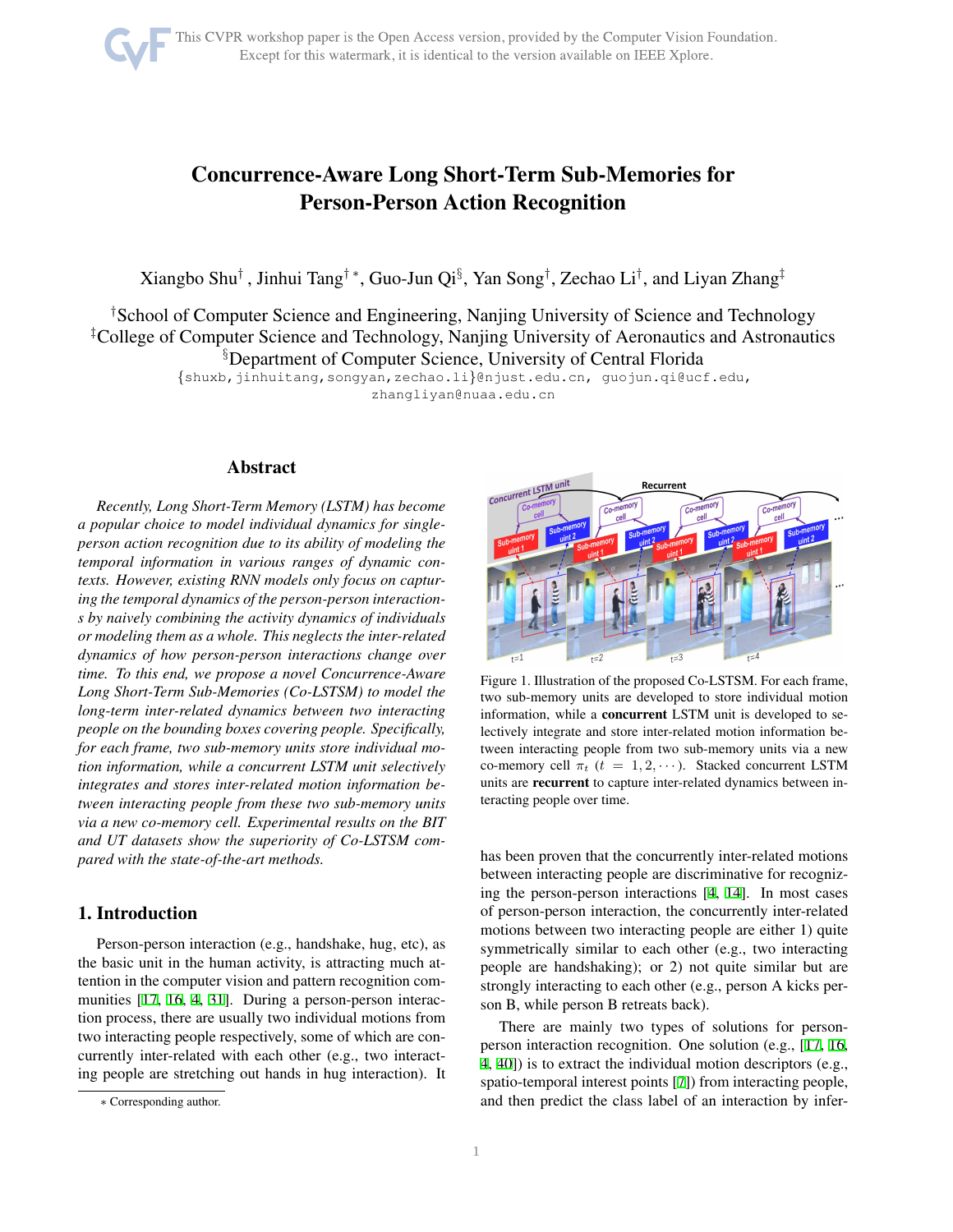ring the coherence between two individual motions. However, this solution regards the person-person interactions as two single-person actions, which ignores some inter-related motion information and brings in some irrelevant individual motion information. The other solution is to extract the motion descriptors on the interactive regions, and then train an interaction recognition model [\[14](#page-7-4)]. However, it is hard to locate interactive region before close interacting.

Usually, the difference between person-person interactions (e.g., boxing interaction and pat interaction) is subtle [\[29,](#page-7-7) [4](#page-7-2), [26](#page-7-8)], which brings in the challenge to recognize person-person interaction. Recently, due to the powerful ability of capturing the sequential motion information, Recurrent Neural Networks (RNN) [[36\]](#page-7-9), especially Long Short-Term Memory (LSTM) [[11\]](#page-7-10), has proven successful on human action recognition tasks [\[8](#page-7-11), [9,](#page-7-12) [34](#page-7-13), [23,](#page-7-14) [12](#page-7-15)]. To well address the problem of person-person interaction recognition, we aim to explore the long-term inter-related dynamics between two interacting people by leveraging state-of-theart LSTM model. However, existing LSTM models only modeling human individual dynamics independently do not consider the concurrently inter-related dynamics between interacting people. A naive way is to either 1) merge the individual actions at preprocessing stage [\[13](#page-7-16)] (e.g., consider interacting people as a whole); or 2) utilize two LSTM networks to model the individual dynamics of each interacting person respectively, and then fuse the output sequences from two LSTM networks [[12](#page-7-15)]. However, this neglects the inter-related dynamics between interacting people of how person-person interactions can change over time.

To this end, we propose a novel Concurrence-Aware Long Short-Term Sub-Memories (Co-LSTSM) for personperson interaction recognition by modeling the long-term inter-related dynamics between two interacting people on the bounding boxes covering people. It has the ability to aggregate the inter-related memories from individual memories of interacting people over time, as shown in Figure [1.](#page-0-0) Specifically, we present a novel concurrent LSTM unit consisting of two sub-memory units that store the individual motion information on the bounding box covering people of each video frame. Following these two sub-memory units, a new co-memory cell selectively integrates and stores the memories from two sub-memory units to reveal the concurrently inter-related motion information between interacting people. Overall, two interacting people in each frame are jointly modeled by a concurrent LSTM unit on the bounding boxes covering people, which outputs the concurrently inter-related hidden representations between interacting people rather than the individual hidden representations from individual human. The stacked concurrent LSTM units are recurrent in a time sequence to capture the concurrently inter-related dynamics between two interacting people over time. Extensive experiments on the widely-used benchmarks well show the superior performance of the proposed Co-LSTSM compared with the state-of-the-art methods and several baselines.

Our main contributions in this work are two-fold: (1) We propose a novel Concurrence-Aware Long Short-Term Memories (Co-LSTSM) to effectively address the problem of person-person interaction recognition. (2) To our best knowledge, our work is the first attempt in modeling concurrently long-term inter-related dynamics over time between multiple motion objects by the variants of LSTM.

## 2. Related Work

#### 2.1. Human Action Recognition

Human activity recognition aims to automatically understand the activities performed by people [[4,](#page-7-2) [2](#page-7-17), [25\]](#page-7-18), including group-person interaction recognition (e.g., walking, queueing, etc) [[21,](#page-7-19) [28](#page-7-20), [5,](#page-7-21) [33](#page-7-22)], person-object interaction recognition (e.g., some people are eating, while the other people are riding a bike) [\[1](#page-7-23), [2\]](#page-7-17), and person-person interaction recognition [\[17](#page-7-0), [16](#page-7-1), [4](#page-7-2), [31\]](#page-7-3).

For group-person interaction recognition, one solution used in [\[21](#page-7-19), [28\]](#page-7-20) is to exploit the spatial distribution of human activities and present the spatio-temporal descriptors in capturing the spatial distribution of people. The other solution used in [[5,](#page-7-21) [24](#page-7-24), [33](#page-7-22)] is to track all body parts in a video, and then learn the holistic representations to estimate their collective activities. In particular, instead of treating the two problems (i.e., tracking multiple people and estimating their collective activities) separately, Choi *et al.* [[5\]](#page-7-21) presented a unified framework to simultaneously track people and estimate their collective activities. Besides, Lan *et al.* [[20,](#page-7-25) [21\]](#page-7-19) proposed to recognize the group-person activities by jointly capturing the group activity, the individual human actions, and the interactions among them.

For person-object interaction recognition, there are usually a number of concurrent individual activities (e.g., some people are riding a bike) and group activities (e.g., some people are walking together). To address this challenge, Amer *et al.* [[1\]](#page-7-23) proposed a spatio-temporal AND-OR graph to jointly model the activity parts, person-person spatiotemporal relations, and person-object context, as well as enable multi-target tracking. Subsequently, Amer *et al.* [[2\]](#page-7-17) used a three-layered AND-OR graph to jointly model group activities, individual actions, and participating objects. A key point is that these methods require a multitude of detectors at different levels.

For person-person interaction recognition, some representative works [\[17](#page-7-0), [16](#page-7-1), [40\]](#page-7-5) used several interactive phrases as the latent mid-level feature to infer the person-person interaction from the human individual actions. Interactive phrases incorporating rich human knowledge provide an effective way to represent person-person interactions. How-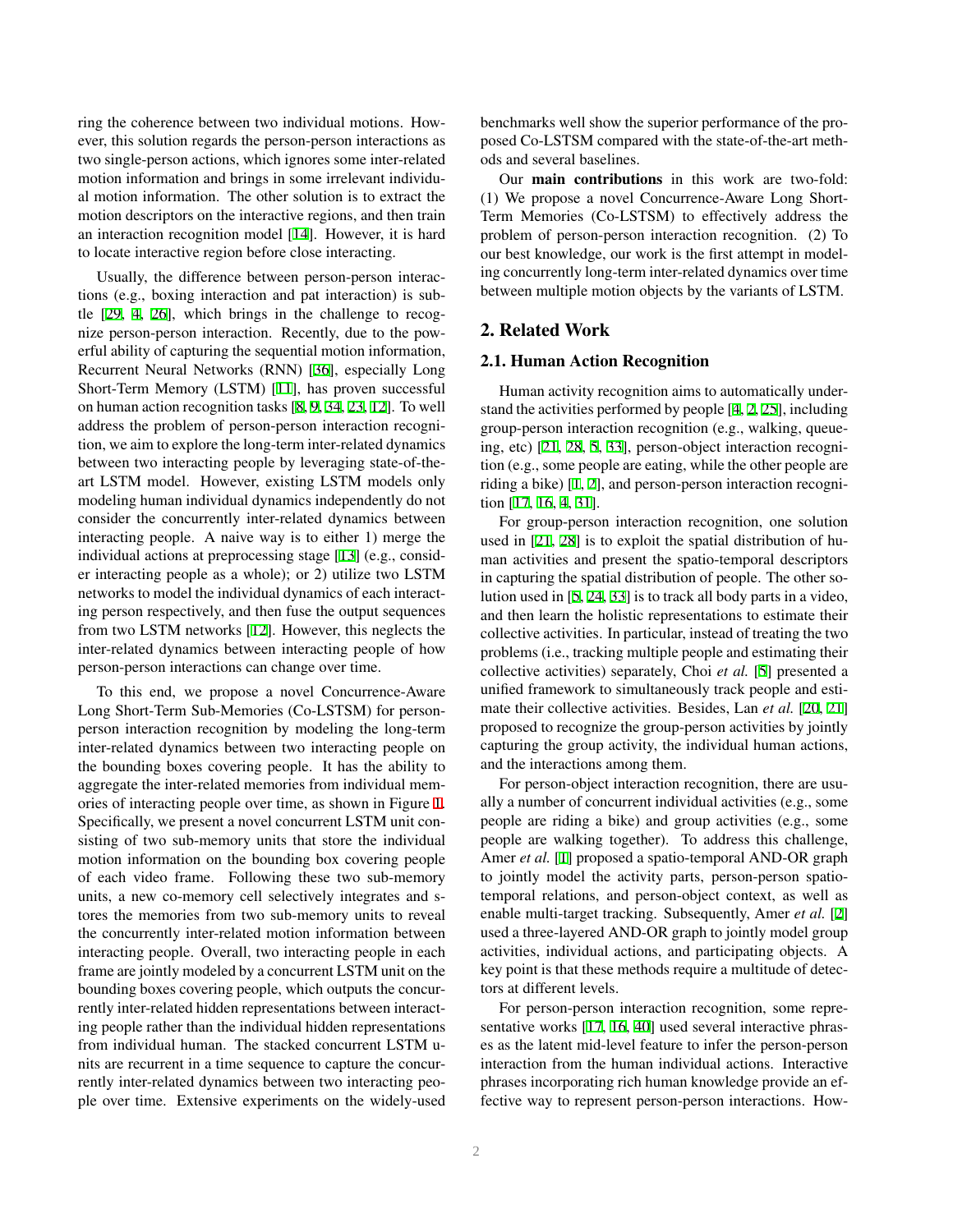ever, the difference of some interactions (e.g., boxing and pat) is too stable to be discriminated only by the interactive phrases. Besides, some person-person interactions are complex, which cannot be described well by a certain amount of interactive phrases. Recently, Kong *et al.* [\[14](#page-7-4)] developed a patch-aware latent SVM to recognize the interactions by inferring the closely interactive regions between interacting people. However, it is hard to capture the interactive regions before close interacting. Moreover, Chang *et al.* [\[4](#page-7-2)] proposed to extract features of each interacting person and then learn an interaction matrix between interacting people.

#### 2.2. RNN-based Action Recognition

As neural nets for handling sequential data with variable length, RNN, especially LSTM, has been success-fully applied to action recognition [[41,](#page-7-26) [8](#page-7-11), [9](#page-7-12), [34,](#page-7-13) [23](#page-7-14), [12\]](#page-7-15). Many RNN-based action recognition methods are embedded the LSTM layer into Convolutional Neural Networks (CNN) [\[8](#page-7-11), [37](#page-7-27), [13\]](#page-7-16). For example, Wu *et al.* [\[37](#page-7-27)] proposed to train three types of CNNs equipped with LSTM to model the spatial, short-term motion and audio clues corresponding to the inputs of video frames, stacked optical flows, and audio spectrogram, respectively. Besides, some skeletonbased action recognition methods utilized RNN to model the long-term contextual information of all skeletons. For example. Du *et al.* [\[9](#page-7-12)] proposed a multilayer RNN framework to feed the five body parts from human skeletons into five subnets. As the number of layers increases, the representations outputs from several subnets are hierarchically fused to the inputs of the higher layers.

Some works aim to design the specific RNN architecture for the different action recognition tasks [\[12](#page-7-15), [41,](#page-7-26) [30\]](#page-7-28). For example, in order to capture the co-occurrences of discriminative joints, Zhu *et al.* [[41\]](#page-7-26) added a mixed-norm regularization penalty to the deep LSTM networks. Moreover, the authors proposed an internal dropout technique to c operate on the gates, cells, and output responses of the LSTM nodes. To emphasize on the temporal change of motion information between two consecutive frames with the time, Veeriah *et al.* [\[34](#page-7-13)] proposed a Differential RNN architecture equipped with the Derivative of States between the L-STM gates. Recently, Shahroudy *et al.* [\[30](#page-7-28)] proposed a Partaware LSTM that separates the memory cell into the several sub-cells corresponding to the different body parts and explicitly models the dependencies over spatial and temporal domains concurrently. Likewise, Liu *et al.* [\[23](#page-7-14)] also proposed the similar LSTM architecture by pushing the traditional LSTM-based learning into temporal domains and spatial domains simultaneously.

Unlike existing RNN-based action recognition works, we consider the more challenging action recognition scenario within person-person interactions. To capture the interactive motion information rather than the individual motion information, the proposed Co-LSTSM explicitly models the concurrently inter-related dynamics between interacting people. The most related works [\[13](#page-7-16), [12](#page-7-15)] either combine the individual dynamics of each person or treat the two interacting people as a whole. To our best knowledge, our work is the first time to model the concurrently long-term inter-related dynamics over time between interacting people by the LSTM-based model.

## 3. Preliminary: RNN for Individual Action

Given an input video clip  $\{x_t \in \mathbb{R}^n | t = 1, \dots, T\}$  with the length  $T$ , RNN [\[36](#page-7-9)] models its dynamics through a sequence of hidden states  $\{\mathbf{h}_t \in \mathbb{R}^m | t = 1, \cdots, T\}$  with M hidden units, which can be mapped to an output sequence  $\{z_t \in \mathbb{R}^k | t = 1, \dots, T\}$  (k is the number of the classes of actions), i.e.,

$$
\mathbf{h}_t = \varphi(\mathbf{W}_{hx} \cdot \mathbf{x}_t + \mathbf{W}_{hh} \cdot \mathbf{h}_{t-1} + \mathbf{b}_h); \qquad (1)
$$

$$
\mathbf{z}_t = \varphi(\mathbf{W}_{zh} \cdot \mathbf{h}_t + \mathbf{b}_z), \tag{2}
$$

where  $\varphi(\cdot)$  denotes  $tanh(\cdot)$ ,  $\mathbf{W}_{h*}$  and  $\mathbf{W}_{z*}$  are the weight matrices, and  $\mathbf{b}_*$  is the bias vector. Finally, the output  $\mathbf{z}_t$ at time step  $t$  can be solved by a softmax function, i.e.,  $y_{t,l} = \exp(z_{t,l})/\sum$  $\sum_{j=1}^{\infty} \exp(z_{t,j})$ , where the *j*-th element  $z_{t,j}$ denotes the encoding of the confidence score on the  $j$ -th class action.

Due to the exponential decay in retaining the context information of video frames, Long Short-Term Memory [\[11](#page-7-10)], a variant of RNN, provides a solution by allowing the network to learn when to forget previous hidden states and when to update hidden states given new information [\[8](#page-7-11)].

Usually, each LSTM unit contains a memory cell (denoted by  $c_t$ ) storing the memory of the input sequence up to the time step  $t$ . In order to store the memory w.r.t the motion information in the long time, three types of gates (i.e., input gate  $\mathbf{i}_t$ , forget gate  $\mathbf{f}_t$  and output gate  $\mathbf{o}_t$ ) are incorporated into the LSTM unit to control what information would enter and leave the memory cell over time [[11\]](#page-7-10), as follows,

$$
\mathbf{i}_t = \sigma(\mathbf{W}_{ix} \cdot \mathbf{x}_t + \mathbf{W}_{ih} \cdot \mathbf{h}_{t-1} + \mathbf{b}_i); \tag{3}
$$

$$
\mathbf{f}_t = \sigma(\mathbf{W}_{fx} \cdot \mathbf{x}_t + \mathbf{W}_{fh} \cdot \mathbf{h}_{t-1} + \mathbf{b}_f); \tag{4}
$$

$$
\mathbf{o}_t = \sigma(\mathbf{W}_{ox} \cdot \mathbf{x}_t + \mathbf{W}_{oh} \cdot \mathbf{h}_{t-1} + \mathbf{b}_o), \tag{5}
$$

where  $\sigma(\cdot)$  is a sigmoid function;  $\mathbf{W}_{*x}$  and  $\mathbf{W}_{*h}$  are the weight matrices;  $\mathbf{b}_*$  is the bias vector. In addition to three gates, the memory cell  $c_t$  can be expressed as

$$
\mathbf{c}_t = \mathbf{f}_t^s \odot \mathbf{c}_{t-1} + \mathbf{i}_t \odot \mathbf{g}_t, \tag{6}
$$

where  $\mathbf{g}_t = \varphi(\mathbf{W}_{gx} \cdot \mathbf{x}_t + \mathbf{W}_{gh} \cdot \mathbf{h}_{t-1} + \mathbf{b}_g)$ , and ⊙ denotes the element-wise product. Finally, a hidden state  $h_t$  at time step  $t$  can be expressed as

$$
\mathbf{h}_t = \mathbf{o}_t \odot \varphi(\mathbf{c}_t). \tag{7}
$$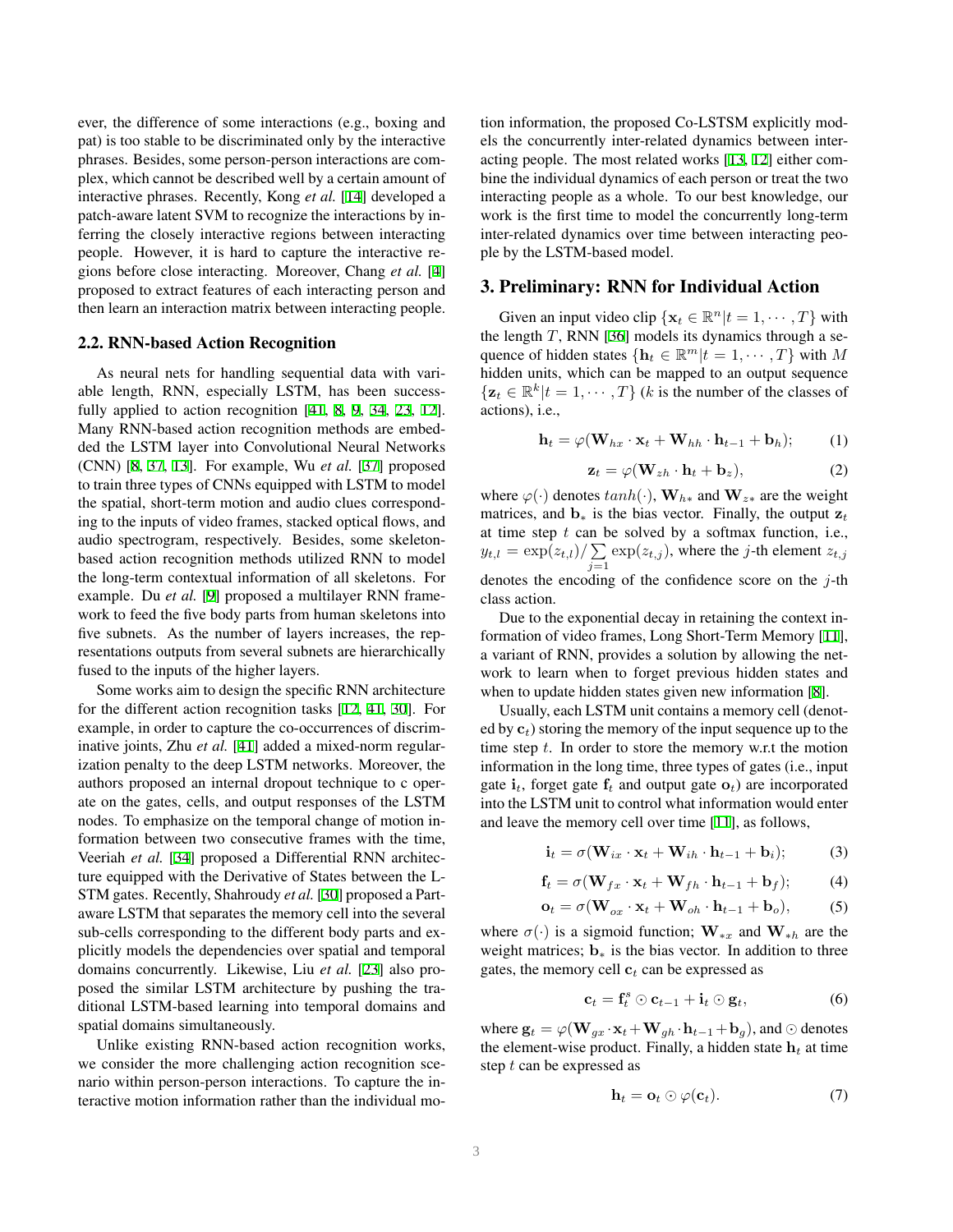## 4. The Proposed Co-LSTSM

## 4.1. The Architecture

For person-person interaction recognition, each video frame contain two concurrent individual actions from interacting people, some of which are inter-related with each other. Existing LSTM models targeting to singe-person actions cannot handle the person-person interactions well. As mentioned before, we can roughly treat two interacting people as a whole before training the LSTM network. However, this solution will bring in some individual-special motion information. Besides, we can also model the individual dynamics of each person by two LSTM networks respectively, and then naively combine (e.g., concatenate or pool) the output sequences from two LSTM networks into the final representation. However, it is intuitive that this strategy loses some concurrently inter-related motion information between interacting people.

To this end, we propose a Concurrence-Aware Long Short-Term Memories (Co-LSTSM) to capture the concurrently inter-related dynamics between interacting people rather than the individual dynamics of each person. Our key idea is to develop two sub-memory units to store the individual motion information of each person respectively, and a concurrent LSTM unit to selectively integrate and store the concurrently inter-related motion information between interacting people from the individual motion information. Figure [2](#page-3-0) illustrates the architecture of a concurrent LSTM unit of the proposed Co-LSTSM. Overall, the concurrent LSTM unit at each time step consists of two specific sub-memory units, two cell gates, a common output gate and a new co-memory cell. Specifically, these two sub-memory units include their respective input gates, forget gates, memory cells. And the co-memory cell between two sub-memory units selectively integrates the individual motion information from two memory units and memorizes the inter-related motion information.

Formally,  $\{x_t^a \in \mathbb{R}^n | t = 1, \dots, T\}$  and  $\{x_t^b \in \mathbb{R}^n | t =$  $1, \dots, T$  denote two sequences of two concurrent people, respectively;  $\mathbf{i}_t^a$ ,  $\mathbf{f}_t^a$  and  $\mathbf{c}_t^a$  denote the input gate, forget gate and sub-memory cell in sub-memory unit 1 at time step  $t$ , respectively;  $\mathbf{i}_t^b$ ,  $\mathbf{f}_t^b$  and  $\mathbf{c}_t^b$  denote the input gate, forget gate and sub-memory cell in sub-memory unit 2 at time step  $t$ , respectively. All of them can be expressed in the following equations

<span id="page-3-1"></span>
$$
\mathbf{i}_t^s = \sigma(\mathbf{W}_{ix}^s \cdot \mathbf{x}_t^s + \mathbf{W}_{ih}^s \cdot \mathbf{h}_{t-1} + \mathbf{b}_i^s), s \in \{a, b\}; \quad (8)
$$

<span id="page-3-2"></span>
$$
\mathbf{f}_t^s = \sigma(\mathbf{W}_{fx}^s \cdot \mathbf{x}_t^s + \mathbf{W}_{fh}^s \cdot \mathbf{h}_{t-1} + \mathbf{b}_f^s), s \in \{a, b\}; \tag{9}
$$

$$
\mathbf{g}_t^s = \varphi(\mathbf{W}_{gx}^s \cdot \mathbf{x}_t^s + \mathbf{W}_{gh}^s \cdot \mathbf{h}_{t-1} + \mathbf{b}_g^s), s \in \{a, b\}; \tag{10}
$$

<span id="page-3-3"></span>
$$
\mathbf{c}_t^s = \mathbf{f}_t^s \odot \mathbf{c}_{t-1}^s + \mathbf{i}_t^s \odot \mathbf{g}_t^s, s \in \{a, b\},\tag{11}
$$

where  $W_{*x}^s$  and  $W_{*h}^s$  are the weight matrices, and  $b_*$  is the bias vector.



<span id="page-3-0"></span>Figure 2. Illustration of a concurrent LSTM unit in the proposed Co-LSTSM. For the concurrent inputs  $x_t^a$  and  $x_t^b$  at time step t, a concurrent LSTM unit consists of two specific sub-memory units, a common output gate  $\mathbf{o}_t$ , two new cell gates (i.e.,  $\pi_t^a$  and  $\pi_t^b$ ) and a new co-memory cell  $c_t$ . These two sub-memory units includes the respective input gates (i.e.,  $\mathbf{i}_t^a$  and  $\mathbf{i}_t^b$ ), forget gates (i.e.,  $\mathbf{f}_t^a$  and  $f_t^b$ ), sub-memory cells (i.e.,  $c_t^a$  and  $c_t^b$ ). In particular, two submemory cells (i.e.,  $\mathbf{c}_t^a$  and  $\mathbf{c}_t^b$ ) are jointly fed into the co-memory cell  $c_t$ , followed by the hidden representation  $h_t$ .

Two cell gates  $\pi_t^a$  and  $\pi_t^b$  following the sub-memory unit 1 and the sub-memory unit 1 respectively aim to control what memories from two sub-memory units enter and leave at each time step. Unlike the traditional gates, the cell gate  $\pi_t^s$  ( $s \in \{a, b\}$ ) is activated by a nonlinear function of two inputs  $x_t^a$  and  $x_t^b$  and the past hidden state  $h_{t-1}$ , i.e.,

<span id="page-3-4"></span>
$$
\pi_t^s = \sigma(\mathbf{W}_{\pi\mathbf{x}}^s \cdot \mathbf{x}_t^s + \mathbf{W}_{\pi h} \cdot \mathbf{h}_{t-1} + \mathbf{b}_{\pi}), s \in \{a, b\},\tag{12}
$$

where  $s \in \{a, b\}$ ,  $W_{\pi *}$  are the weight matrices, and  $b_{\pi}$ is the bias vector. Based on the consistent interactions between two interacting people, these two cell gates  $\pi_t^s$  $(s \in \{a, b\})$  allow more concurrently inter-related motion information between interacting people to enter the comemory cell  $c_t$  and contribute to one common hidden state. In this work, the co-memory cell  $c_t$  can be expressed as

<span id="page-3-5"></span>
$$
\mathbf{c}_t = \pi_t^a \odot \mathbf{c}_t^a + \pi_t^b \odot \mathbf{c}_t^b. \tag{13}
$$

In the concurrent LSTM unit, two sub-memory units share a common output gate  $o_t$ . The activation of the cell gate  $o_t$  is similar to the activation of the cell gate, i.e.,

<span id="page-3-6"></span>
$$
\mathbf{o}_t = \sigma(\mathbf{W}_{ox} \cdot \left[ \begin{array}{c} \mathbf{x}_t^a \\ \mathbf{x}_t^b \end{array} \right] + \mathbf{W}_{oh} \cdot \mathbf{h}_{t-1} + \mathbf{b}_o). \tag{14}
$$

Finally, a hidden state  $h_t$  at time step t can be expressed as

<span id="page-3-7"></span>
$$
\mathbf{h}_t = \mathbf{o}_t \odot \varphi(\mathbf{c}_t). \tag{15}
$$

Briefly, at time step  $t$ , the proposed Co-LSTSM model proceeds in the following order.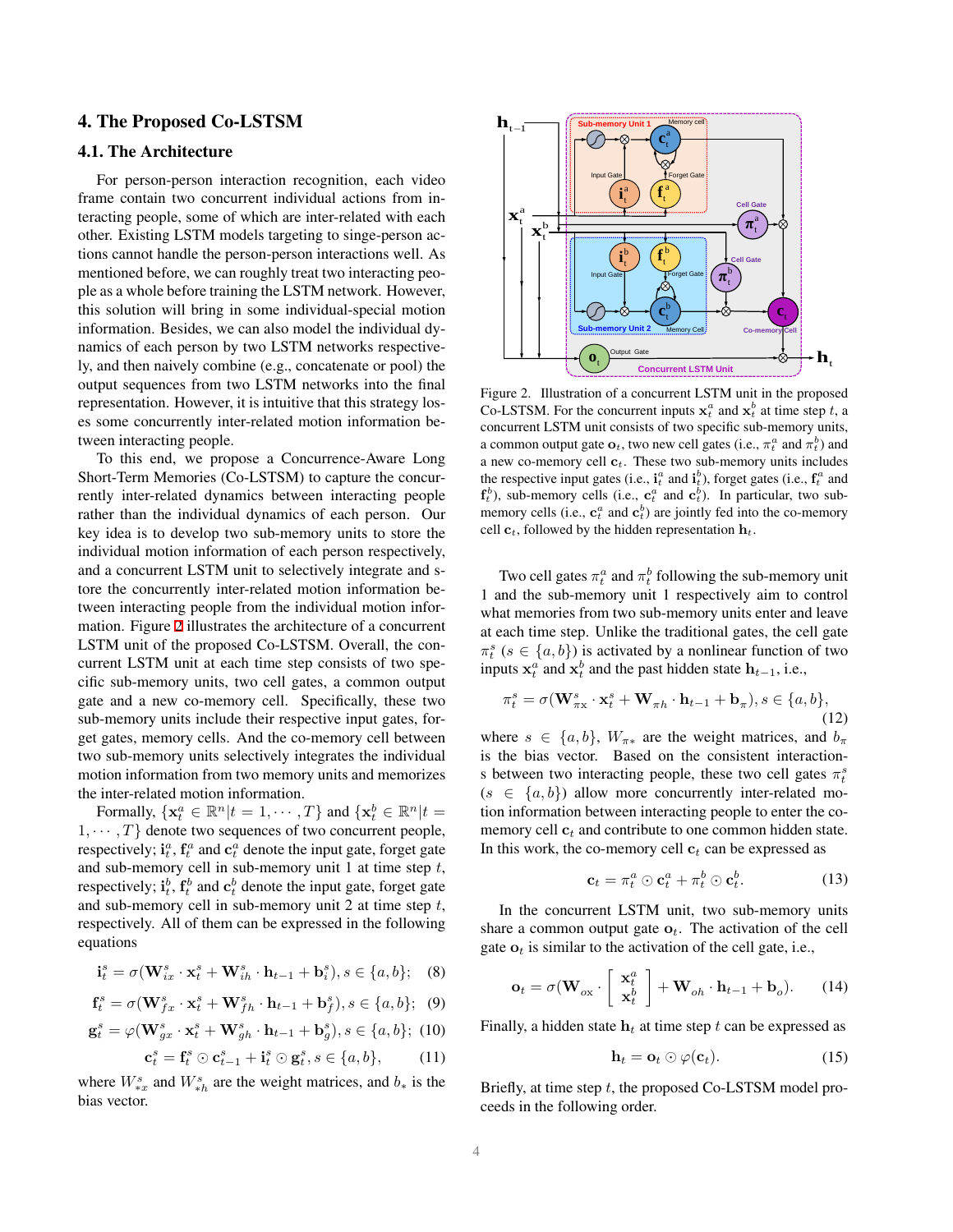- Compute input gates  $\mathbf{i}_t^s$  and forget gates  $\mathbf{f}_t^s$  by Eq [\(8](#page-3-1)) *and Eq* [\(9](#page-3-2))*, respectively;*
- *Update sub-memory cells*  $\mathbf{c}_t^s$  *by Eq* ([11\)](#page-3-3)*;*
- *Compute cell gates*  $\pi_t^s$  *by Eq* [\(12](#page-3-4))*;*
- *Compute co-memory gate*  $c_t$  *by Eq* [\(13](#page-3-5));
- *Compute output gate*  $\mathbf{o}_t$  *by Eq* ([14\)](#page-3-6)*;*
- *Output*  $h_t$  *by Eq* [\(15](#page-3-7)).

## 4.2. Learning Algorithm

We employ a loss function to learn the model parameters of Co-LSTSM by measuring the deviation between the target class  $l_t$  and  $y_t$  at time step t, i.e.,  $\ell(y_t, l_t) = -\log y_{t, l_t}$ . Both types of loss functions can be minimized by Back Propagation Through Time (BPTT) algorithm [[6\]](#page-7-29), which unfolds the Co-LSTSM model over several time steps and then runs the back propagation algorithm to train the model. specifically, LSTM usually uses the truncated BPTT to prevent the back-propagation errors. The idea is that once the back-propagated error leaves the LSTM unit or gates, it will not be allowed to enter the LSTM unit again. Here, we also do not allow the errors to re-enter the concurrent LSTM unit once they leave the co-memory cell.

#### 5. Experiments

## 5.1. Dataset

We conduct experiments to evaluate the performance of the proposed Co-LSTSM by comparing with the state-ofthe-art methods and some baselines on the following two widely-used benchmarks.

BIT dataset [[16\]](#page-7-1). It consists of eight classes of human interactions, i.e., bow, boxing, handshake, high-five, hug, kick, pat, and push. In each class, there are 50 videos, which are captured in real scenarios within the cluttered backgrounds. For some videos, there are partially occluded bodies, moving objects, as well as devise appearances, scales, poses, illuminations and viewpoints. Following the setting in [\[17](#page-7-0)], 34 videos per class are randomly chosen as training data and the remaining ones for testing.

UT dataset [\[29](#page-7-7)]. It consists of ten videos, each of which contains six classes of human interactions, i.e., handshake, hug, kick, point, punch and push. These videos are captured with different scales and illuminations. The authors provide the interaction labels for each frame. After extracting the frames, we obtain 60 video clips in total, namely 10 video clips per class. The leave-one-out cross validation training strategy is adopted for the experiments, i.e., nine video clips per class are used for training while the remaining one for cross validation. Finally, averaged accuracy on 10 times is reported as the final performance.

#### 5.2. Implementation Details

In the preprocessing step, the bounding box corresponding to each interacting person is detected and tracked over all frames by an object detector [[10\]](#page-7-30) and object tracker [\[39](#page-7-31)]. Since some works validated that placing the LSTM network on fc6 of CNN performs better than fc7 of CNN [[8\]](#page-7-11), we employ the pre-trained AlexNet model [[19\]](#page-7-32) to extract the two types of fc6 features on two bounding boxes around two concurrent people, respectively.

For BIT dataset and UT dataset, the length  $T$  of time steps is set to 30 and 40, respectively. The sub-memory cell nodes are set 2048 on both BIT and UT. The time steps of each video clip in BIT dataset and UT dataset are set 30 and 40 respectively. We use Torch toolbox and Caffe as the deep learning platform and a NVIDIA Tesla K20 GPU to run the experiments. The learning rate, momentum and decay rate are set  $1 \times 10^{-5}$ , 0.9 and 0.95, respectively. We plot the learning curve for training Co-LSTSM model on BIT dataset and UT dataset in Figure [3](#page-5-0). We can see that the training of Co-LSTSM begins to converge after about 600 and 1300 epochs on the BIT dataset and the UT dataset, respectively.

In experiments, three baselines are conducted to illustrate the novelty of the proposed Co-LSTSM.

- Person-box CNN. The pre-trained AlexNet model is deployed on two bounding boxes around the two concurrent people at each time step respectively, where two fc6 features corresponding to two interacting people are concatenated into a long vector. Then the concatenated features over all time steps are pooled into a single feature. All features from each video clip are trained and tested on the softmax classifier. This baseline can illustrate the importance of deep features.
- One CNN+LSTM. This baseline treats two individual actions as a whole. First, two bounding boxes corresponding two interacting people at each time step are merged into a bigger bounding box. Second, fc6 features are extracted by AlexNet on this "bigger" bounding box at each time step. Third, we use the fc6 features at each time step as inputs to train a LSTM model. The model of this baseline is similar to Long-term Recurrent Convolutional Networks (LRCN) [[8\]](#page-7-11).
- Two CNN+LSTM. This baseline models the individual dynamics of two people by two LSTM networks, respectively. First, AlexNet is deployed on the two bounding boxes around two interacting people at each time step to extract fc6 features. Second, fc6 features from two individuals are feed to one LSTM networks to capture the individual dynamics, respectively. Third, the softmax scores output from these two LST-M networks are fused. This idea of this baseline is the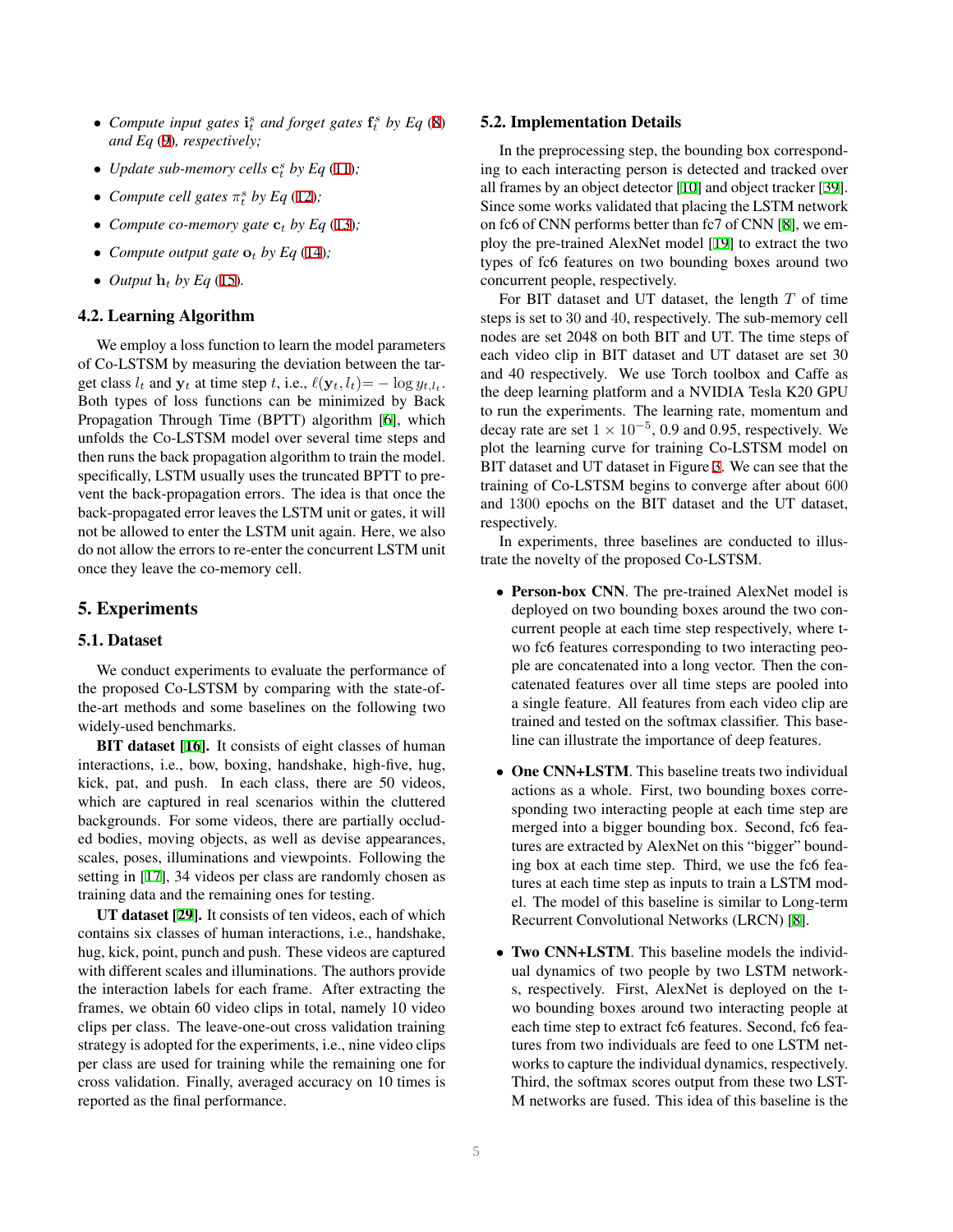| Method                  | bow    | boxing | handshake | high-five                | hug   | kick  | pat   | push              | Average |
|-------------------------|--------|--------|-----------|--------------------------|-------|-------|-------|-------------------|---------|
| Lan <i>et al.</i> [21]  | 81.25  | 75.00  | 81.25     | 87.50                    | 87.50 | 81.25 | 81.25 | 81.25             | 82.03   |
| Liu et al. [22]         | 100.00 | 75.00  | 81.25     | 87.50                    | 93.75 | 87.50 | 75.00 | 75.00             | 84.37   |
| Kong <i>et al.</i> [16] | 81.25  | 81.25  | 81.25     | 93.75                    | 93.75 | 81.25 | 81.25 | 87.50             | 85.16   |
| Kong et al. [14]        | 87.50  | 81.25  | 87.50     | 81.25                    | 87.50 | 81.25 | 87.50 | 87.50             | 85.38   |
| Kong <i>et al.</i> [17] | 93.75  | 87.50  | 93.75     | 93.75                    | 93.75 | 87.50 | 87.50 | 87.50             | 90.63   |
| Donahue et al. [8]      | 100.00 | 75.00  | 85.00     | 69.75                    | 85.00 | 69.75 | 80.00 | 76.50             | 80.13   |
| Ke <i>et al.</i> [13]   |        |        |           | $\overline{\phantom{a}}$ |       |       |       | $\qquad \qquad -$ | 85.20   |
| Person-box CNN          | 100.00 | 75.00  | 62.50     | 56.25                    | 93.75 | 68.75 | 56.25 | 62.50             | 71.88   |
| One CNN+LSTM            | 100.00 | 75.00  | 84.50     | 84.50                    | 88.00 | 88.00 | 70.00 | 78.00             | 83.50   |
| Two CNN+LSTM            | 100.00 | 79.00  | 84.50     | 84.50                    | 94.75 | 88.00 | 80.50 | 90.00             | 87.66   |
| Co-LSTSM                | 100.00 | 90.50  | 92.50     | 92.50                    | 94.75 | 88.00 | 90.50 | 94.25             | 92.88   |

<span id="page-5-1"></span>Table 1. Recognition accuracy (%) of different methods on the BIT dataset.



<span id="page-5-0"></span>Figure 3. Objective loss curve over training epochs.

same as Two-Stream Convolutional Networks [[32\]](#page-7-34).

#### 5.3. Results on the BIT dataset

Comparison with baselines. Table [1](#page-5-1) shows the recognition accuracy of the proposed Co-LSTSM compared with the baselines. As shown in this table, Co-LSTSM significantly outperforms the baseline methods. We can see that adding the temporal information by employing LSTM (i.e., "One CNN+LSTM", and "Two CNN+LSTM") improves the performance of "Person-box CNN" without temporal information. In particular, "Two CNN+LSTM" achieves the higher accuracy than "One CNN+LSTM". It is illustrated that an single LSTM model can capture a single motioning object better than multiple motioning objects.

Comparison with state-of-the-art methods. We also compare Co-LSTSM with the state-of-the-art methods for person-person interaction recognition, i.e., hand-crafted spatio-temporal interest points [[7\]](#page-7-6) based methods of Lan *et al.* [\[21](#page-7-19)], Liu *et al.* [\[22](#page-7-33)], and Kong *et al.* [\[16](#page-7-1), [17,](#page-7-0) [14\]](#page-7-4), ws well as LSTM-based methods of Donahue *et al.* [[8\]](#page-7-11) and Ke *et al.* [[13](#page-7-16)]. Table [1](#page-5-1) lists the experimental results, in which some results are reported in [\[17](#page-7-0), [14\]](#page-7-4). We can see Co-LSTSM performs better than the comparative methods, especially all LSTM-based methods, i.e., Donahue *et al.* [\[8](#page-7-11)] and Ke *et al.* [[13\]](#page-7-16). In particular, compared with the stateof-the-art LSTM-based methods (i.e., Ke *et al.* [[13](#page-7-16)] with 85.20%), Co-LSTSM has gained about 8% improvement.

## 5.4. Results on the UT dataset

Comparison with baselines. Table [2](#page-6-0) shows the recognition accuracy of the proposed Co-LSTSM compared with the baselines. It is observed that Co-LSTSM performs consistently better than all baselines. "One CNN+LSTM" and "Two CNN+LSTM" considering the temporal information performs better than "Person-box CNN" without temporal information. In particular, "Two CNN+LSTM" achieves the better performance than "One CNN+LSTM".

Comparison with state-of-the-art methods. Co-LSTSM is also compared with the state-of-the-art methods, including some traditional methods (i.e., Ryoo *et al.* [\[29](#page-7-7)], Yu *et al.* [\[38](#page-7-35)], Kong *et al.* [[16,](#page-7-1) [17,](#page-7-0) [14\]](#page-7-4), Raptis & Sigal [\[26](#page-7-8)], Shariat & Pavlovic [\[31](#page-7-3)], and Zhang *et al.* [[40\]](#page-7-5)), deep learning method (i.e., Wang *et al.* [\[35](#page-7-36)]), as well as LSTM-based methods (i.e., Ke *et al.* [\[13](#page-7-16)] and Donahue *et al.* [\[8](#page-7-11)]). The comparison results are shown in Table [2](#page-6-0). We can see that Co-LSTSM also achieves the state-of-the-arts result, i.e., 95.00% by Zhang *et al.* [\[40](#page-7-5)] and Wang *et al.* [\[35](#page-7-36)]. It is noted that Wang *et al.* [[35\]](#page-7-36) adopted deep context features on the event neighborhood, where the size of event neighborhood need be manually defined in the preprocessing step; Zhang *et al.* proposed a spatio-temporal phrase to capture a certain number of local movements between interacting people, where the number of local movements increases when the interaction becomes complex. As new exploration by leveraging LSTM model, the proposed Co-LSTSM performs better than other LSTM-based methods, i.e., Donahue *et al.* [[8\]](#page-7-11) and Ke *et al.* [\[13](#page-7-16)].

#### 5.5. Evaluation on Human Interaction Prediction

In this work, we also evaluate the proposed Co-LSTSM on human interaction prediction. Unlike person-person interaction recognition, human interaction prediction is defined to recognize an ongoing interaction activity before the interaction is completely executed [\[13](#page-7-16)]. Due to the large variations in appearance and the evolution of scenes, interaction prediction at an early stage is a challenging task.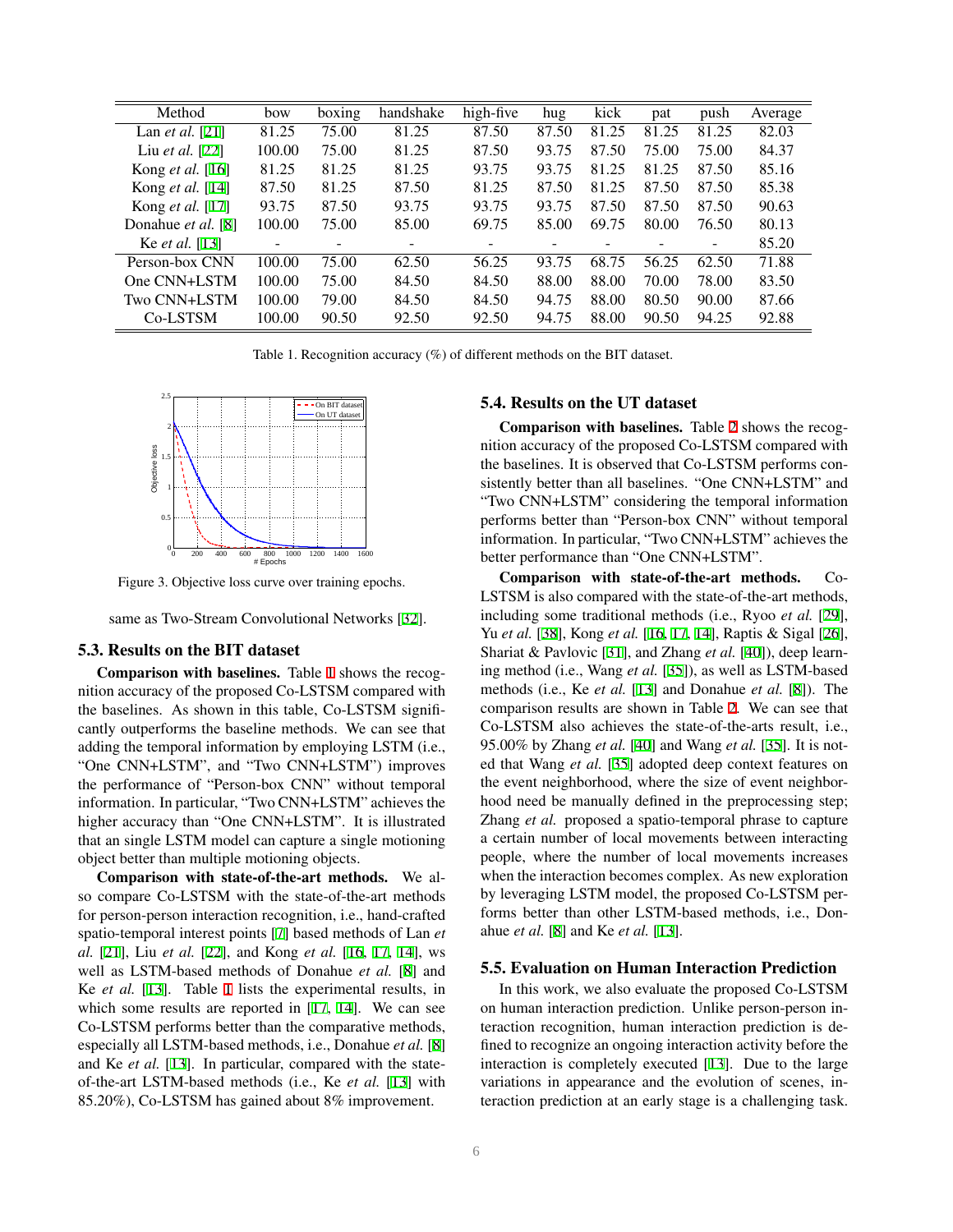| Method                   | handshake | hug    | kick   | point  | punch | push  | Average |
|--------------------------|-----------|--------|--------|--------|-------|-------|---------|
| Ryoo et al. [29]         | 75.00     | 87.50  | 62.50  | 50.00  | 75.00 | 75.00 | 70.80   |
| Yu et al. [38]           | 100.00    | 65.00  | 100.00 | 85.00  | 75.00 | 75.00 | 83.33   |
| Ryoo [27]                | 80.00     | 90.00  | 90.00  | 80.00  | 90.00 | 80.00 | 85.00   |
| Kong <i>et al.</i> [16]  | 80.00     | 80.00  | 100.00 | 90.00  | 90.00 | 90.00 | 88.33   |
| Kong et al. [17]         | 100.00    | 90.00  | 100.00 | 80.00  | 90.00 | 90.00 | 91.67   |
| Kong <i>et al.</i> [14]  | 90.00     | 100.00 | 90.00  | 100.00 | 90.00 | 90.00 | 93.33   |
| Raptis & Sigal [26]      | 100.00    | 100.00 | 90.00  | 100.00 | 80.00 | 90.00 | 93.30   |
| Shariat & Pavlovic [31]  |           |        |        |        |       |       | 91.57   |
| Zhang <i>et al.</i> [40] | 100.00    | 100.00 | 100.00 | 90.00  | 90.00 | 90.00 | 95.00   |
| Donahue et al. [8]       | 90.00     | 80.00  | 90.00  | 80.00  | 90.00 | 80.00 | 85.00   |
| Ke <i>et al.</i> [13]    |           |        |        |        |       |       | 93.33   |
| Wang et al. [35]         |           |        |        |        |       |       | 95.00   |
| Person-box CNN           | 90.00     | 80.00  | 80.00  | 80.00  | 80.00 | 80.00 | 81.67   |
| One CNN+LSTM             | 90.00     | 80.00  | 90.00  | 80.00  | 90.00 | 80.00 | 85.00   |
| TWo CNN+LSTM             | 100.00    | 100.00 | 90.00  | 80.00  | 90.00 | 80.00 | 90.00   |
| Co-LSTSM                 | 100.00    | 100.00 | 90.00  | 100.00 | 90.00 | 90.00 | 95.00   |

<span id="page-6-0"></span>Table 2. Recognition accuracy (%) of different methods on the UT dataset.

Following experimental setting in [[13](#page-7-16), [15](#page-7-38)], a testing video clip is divided into 10 incomplete action executions by using 10 observation ratios (i.e., from 0 to 1 with a step size of 0.1), which represent the increasing amount of sequential data with time. For example, given a testing video clip with the length  $T$ , a prediction accuracy under an observation ratio of 0.3 denotes that the accuracy is tested with the first length  $0.3 \times T$  frames. When the observation ratio is 1, namely the entire video clip is used, Co-LSTSM acts as the person-person interaction recognition model.

The comparative methods includes Dynamic Bag-of-Words (DBoW) [\[27](#page-7-37)], Sparse Coding (SC) [[3\]](#page-7-39), Sparse Coding with Mixture of training video Segments (MSSC) [[3\]](#page-7-39), Multiple Temporal Scales based on SVM (MTSSVM) [[18\]](#page-7-40), Max-Margin Action Prediction Machine (MMAPM) [[15\]](#page-7-38), Long-term Recurrent Convolutional Networks (LRCN) [[8\]](#page-7-11), and Spatial-Structural-Temporal Feature Learning (SST-FL) [[13\]](#page-7-16). The comparison results on the BIT dataset with different observation ratios are listed in Figure [4](#page-6-1). Overall, Co-LSTSM outperforms all comparative methods for all observation ratios. Specifically, we can see that 1) the improvement of Co-LSTSM is more significant when the observation ratio is 0.6; 2) the accuracy of Co-LSTSM increases rapidly when the observation ratio is 0.5, which illustrates the close interaction is happening; and 3) the accuracy of Co-LSTSM becomes stable when the observation ratio is 0.7, which illustrates the close interaction is ending.

#### 6. Conclusions and Future Work

In this work, for person-person interaction recognition, we propose a novel Concurrence-Aware Long Short-Term Sub-Memories (Co-LSTSM) to aggregate the interactive motions between interacting people over time. Specifical-



<span id="page-6-1"></span>Figure 4. Performance of human interaction prediction on BIT.

ly, interacting people at each time step are jointly modeled by a novel concurrent LSTM unit, which captures the concurrently inter-related motion information from two submemory units. Experimental results on person-person interaction recognition and prediction have demonstrated the superior performance of the proposed Co-LSTSM compared with the state-of-the-art methods. In future, we will extend Co-LSTSM for addressing the problem of complex group collective activity analysis.

#### 7. Acknowledgments

This work was supported by the National Key Research and Development Program of China (Grant No. 2016YF-B1001001), the National Natural Science Foundation of China (Grant No. 61522203 and 61672285), the Natural Science Foundation of Jiangsu Province (Grant No. BK20140058), the Fundamental Research Funds for the Central Universities (Grant No. 30917015105), and the National Ten Thousand Talent Program of China (Young Top-Notch Talent).